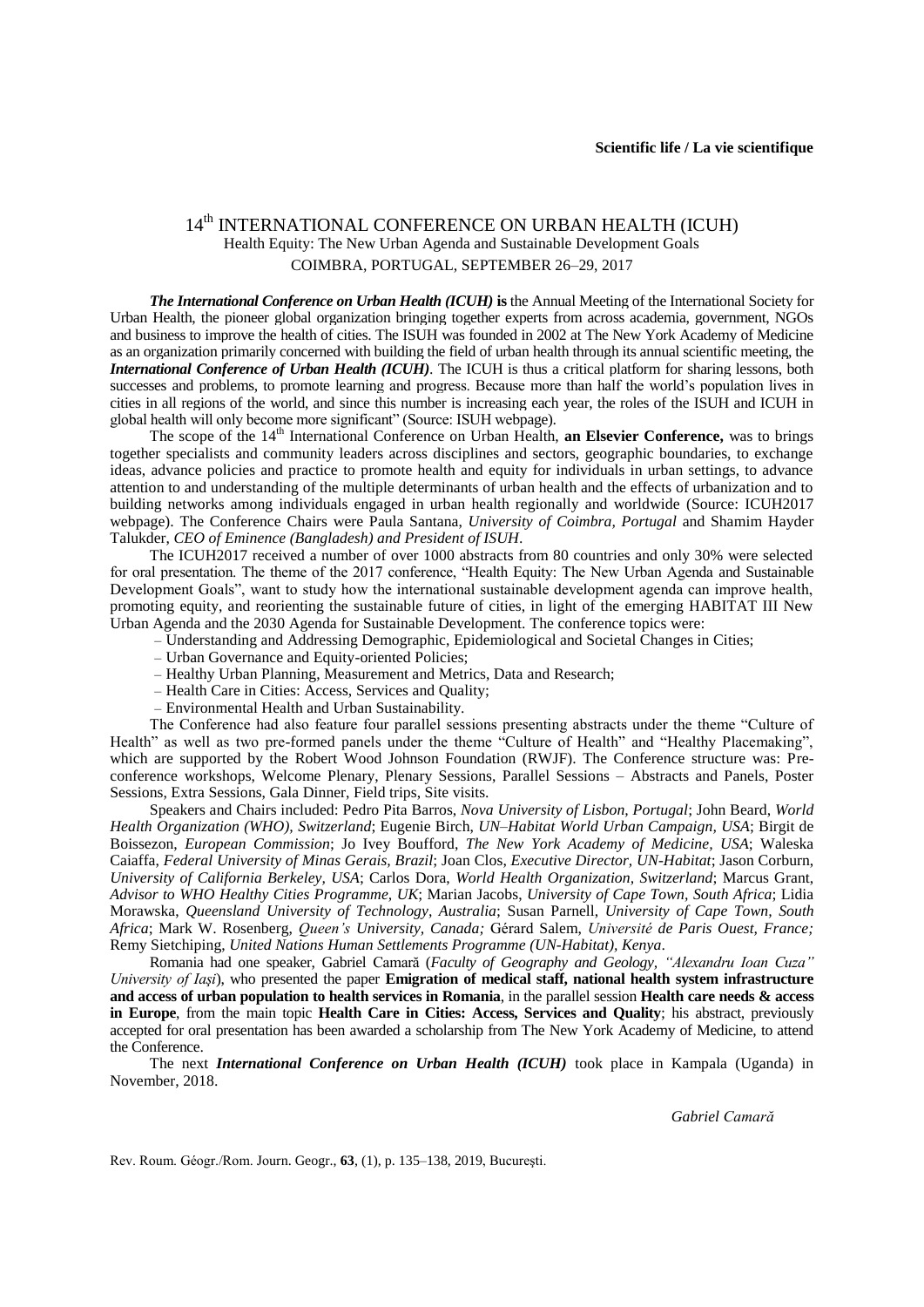## THE FIFTH INTERNATIONAL CONFERENCE Geographical Research and Cross-Border Cooperation, ROMANIA, CRAIOVA, SEPTEMBER 6–9, 2018

The roots of the International Conference Geographical Research and Cross-Border Cooperation go back to the year 2000, when the University of Craiova organised the regional conference on Geographical environment and cross-border cooperation within the Danube Lower Basin, gathering geographers and other researchers from various European countries.

The FIFTH INTERNATIONAL CONFERENCE, with the sub-title Geographical Research and Cross-Border Cooperation, was held between 6 and 9 September, 2018 and was organized by University of Craiova Geography Department in collaboration with: Institute of Geography, Romanian Academy; St. Kliment Ohridski University of Sofia; Faculty of Geography, University of Belgrade; Geographical Institute Jovan Cvijic, Serbian Academy of Sciences and Arts; University of Szeged, University of Pécs; Faculty of Sciences, University of Novi Sad; Faculty of Geography, University of Bucharest; West University of Timişoara; Neofit Rilski South-West University; Romanian Geographical Society; ISS-Demographic Research Centre, Serbia.

The conference had three Plenary Sessions concentrated on issues as: Cross-border cooperation and research; Environment and sustainable development; Geography, education and EU policy; GIS, landscape analysis and planning; Hazards, risks and mitigation, land use and degradation, population change and challenges, local and regional development.

On September 7, 2018, a Ceremony of Awarding the Title of Doctor Honoris Causa to Academician Dan Balteanu (Director of the Institute of Geography, Romanian Academy), by the University of Craiova, took place. The event was held in Aula Mihai I of Romania in the presence of the Rector of the University of Craiova and other distinguished members of the academic world.

The Conference was attended by participants from several countries: Bulgaria, Poland, Republic of Moldova, Romania, and Serbia, as well as from different research fields, such as geography, demography, regional studies, environmental studies, etc. Four papers were presented by authors from the Institute of Geography of the Romanian Academy: Danubius-RI. A Distributed Pan-European Research Infrastructure Supporting Interdisciplinary Research on River-Sea Systems (Nicolae Panin, Adrian Stanică, Manuela Sidoroff, Iulian Nichersu, Cătălina Iticescu, Crișan Demetrescu, Monica Dumitrascu, Bianca Mitrică); Is the Romanian Danube Valley a cohesive region? A geographical approach (Bianca Mitrică, Irena Mocanu, Monica Dumitraşcu, Ines Grigorescu, Nicoleta Damian); Landslide susceptibility assessment in the framework of land use/land cover scenarios in Romania (Dan Bălteanu, Gheorghe Kucsicsa, Marta Jurchescu, Mihai Micu, Mihaela Sima); Past and future land use/cover flows related to agricultural lands in Romania. An assessment using CLUE-S model and Corine Land Cover Database (Popovici Elena-Ana, Grigorescu Ines, Kucsicsa Gheorghe, Bălteanu Dan, Mitrică Bianca, Dumitrașcu Monica, Damian Nicoleta).

The Conference field trip (September 8), was organized in the Danube Gorge area and included visits to Iron Gates Hydroelectrical Power Plant, cruise along the Danube River and Severin Mediaeval Fortress.

The main goals of this scientific event were to provide a forum where participants can share information, ideas, scientific data and experiences, gain a better understanding of the problems, opportunities and challenges posed by cross-border cooperation and encourage cooperative efforts for further research ideas.

*Bianca Mitrică*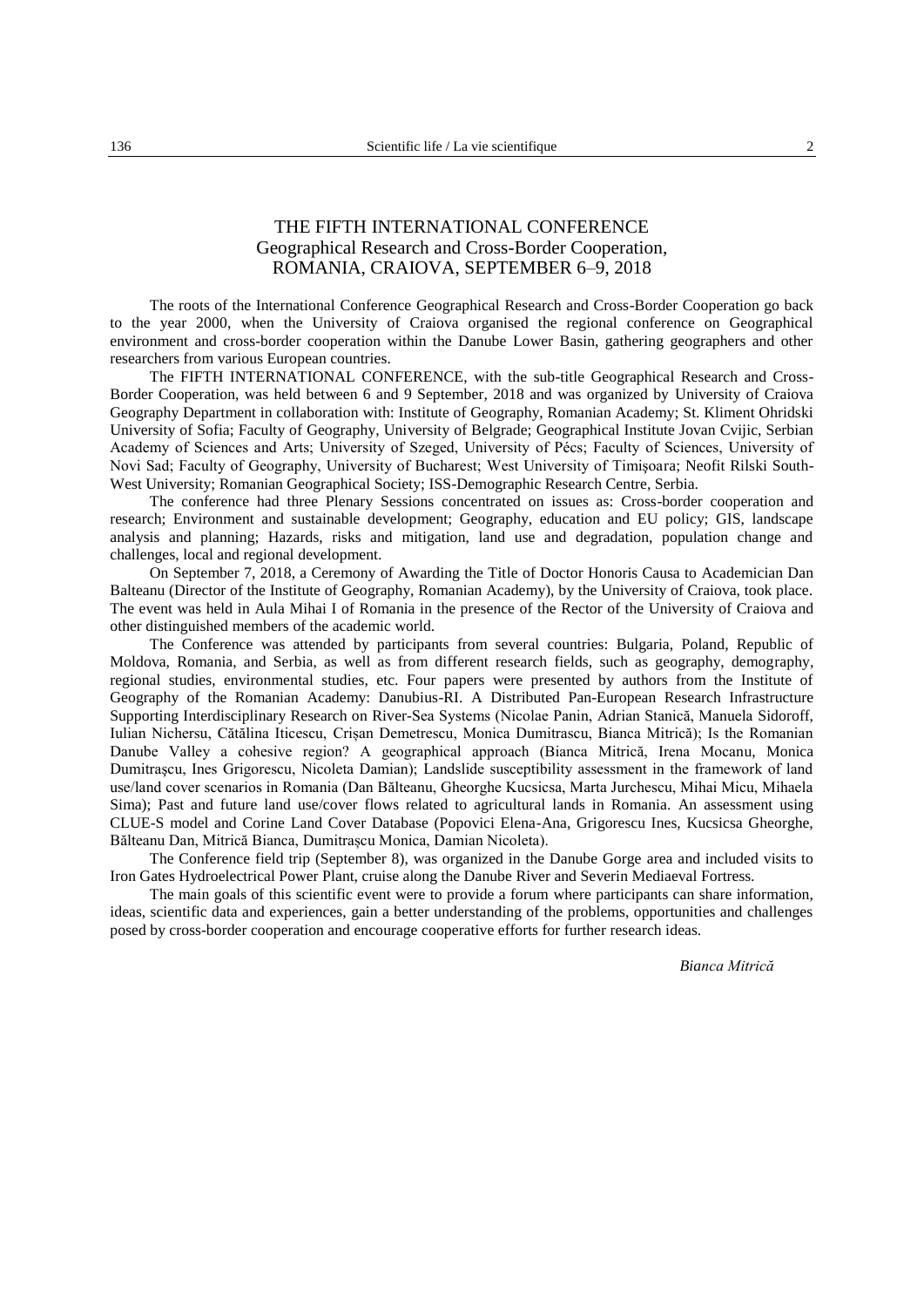## INTERNATIONAL SCIENTIFIC CONFERENCE Geographical science and education: from statement to constructivism, KIEV, UKRAINE, SEPTEMBER 28–29, 2018

On the occasion of the 100<sup>th</sup> Anniversary of the Establishment of the National Academy of Sciences of Ukraine, a large scientific conference entitled "Geographic Science and Education: From State to Constructivism" has been organised in Kiev (Ukraine). This scientific event took place between 28 and 29 September 2018 under the auspices of the Institute of Geography of the National Academy of Sciences of Ukraine.

A large number of distinguished academics from Ukraine, Belarus, Republic of Moldova, USA and Romania gathered in Kiev in order to stress the importance of bridging scientific research and education, as well as highlighting the interdisciplinary and the transdisciplinary character of the geographical science.

Apart from the plenary talks, three Scientific Sessions unfolded during the Conference: *New concepts of modern geography and problems of development of post-industrial society; Geosystems and their transformation under the influence of antropogenic factor and Cartography; and GIS modeling in modern management decisions. Modern geographic education: challenges and opportunities*

At this prestigious event, two scientific works were presented by the authors from the Institute of Geography of the Romanian Academy: *Land use/cover change modelling and future urban sprawl in Romania. A comparative analysis of the development regions* (Ines Grigorescu, Gheorghe Kucsicsa, Ana Popovici, Bianca Mitrică, Irena Mocanu, Monica Dumitraşcu) and *An insight on the use of renewable energy resources in Romania: a multi-level territorial analysis* (Monica Dumitraşcu, Ines Grigorescu, Irena Mocanu, Bianca Mitrică, Gheorghe Kucsicsa, Cristina Dumitrică).

On September 29<sup>th</sup>, a field trip was organized in the south of Kiev region (Naddnipryanshchyna, Pereiaslav-Khmelnytskyi), where the Conference participants were able to observe and analyse aspects related to the transformation and preservation of cultural landscapes, population structure and dynamics, as well as models of local governance.

*Gheorghe Kucsicsa*